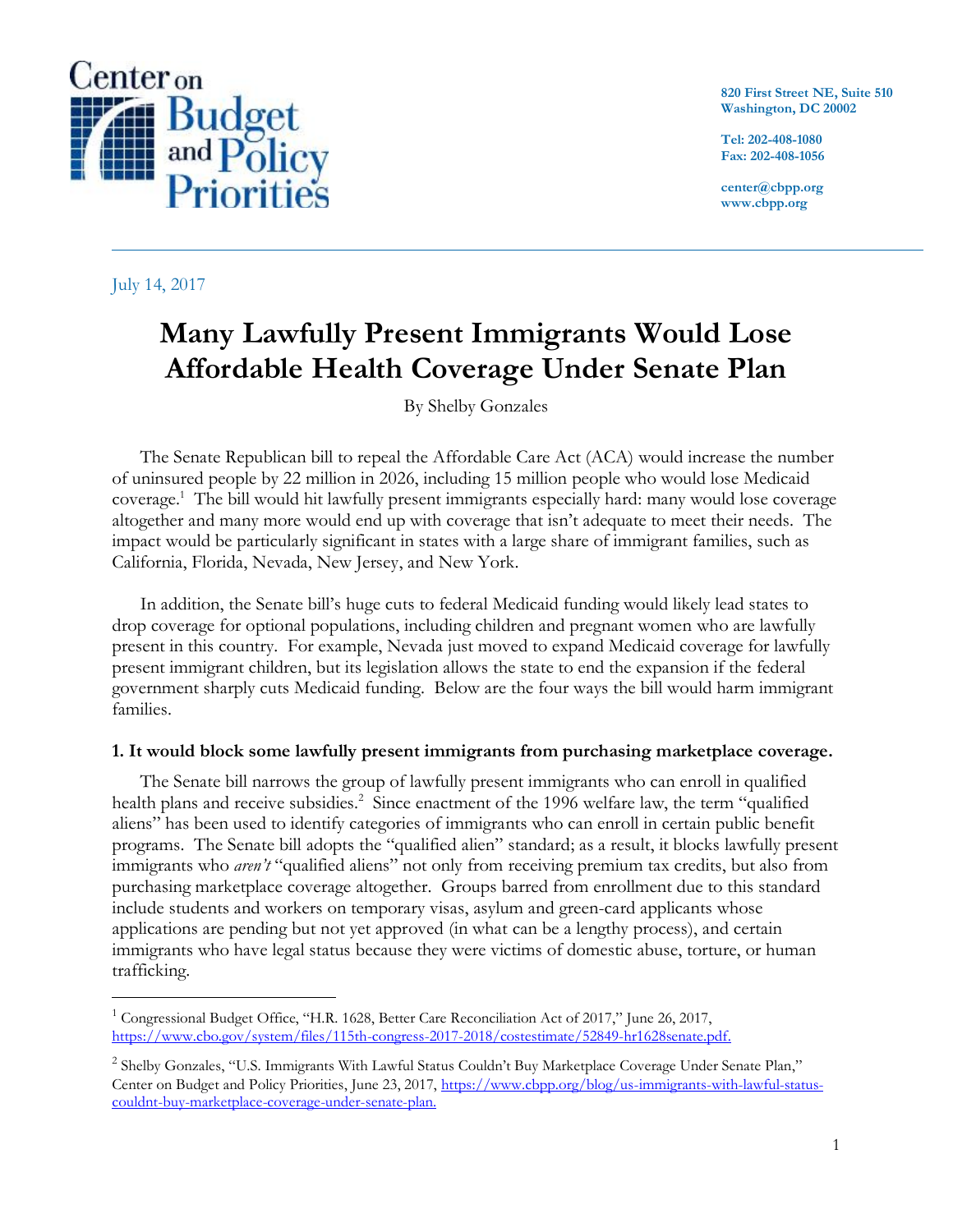#### **2. It would price many other lawfully present immigrants out of marketplace coverage.**

In general, to enroll in Medicaid, adults must be U.S. citizens or have "qualified alien" status and *most must have had that status for five years*. Today, lawfully present immigrants who don't meet those Medicaid tests can enroll in marketplace coverage with subsidies that make coverage and care affordable, though they still face higher costs than if they could enroll in Medicaid. The Senate bill would dramatically cut marketplace subsidies beginning in 2020, and the Congressional Budget Office (CBO) has concluded that for people with incomes in the Medicaid range, "because of the expense for premiums and the high deductibles, most of them would not purchase insurance." Low-income immigrants are especially dependent on marketplace coverage due to the five-year bar on enrolling in Medicaid, so these cuts would disproportionately harm them.

For example, take a 25-year-old pregnant woman with income at the poverty line (roughly \$12,600) who has had lawful permanent resident status for three years. She is income-eligible for Medicaid but can't enroll because of the five-year bar. In 2020, under current law, she would pay about 2 percent of her income or \$260 per year in premiums to obtain coverage with a typical deductible of less than \$500, and her plan would be required to provide pregnancy-related services. Under the Senate bill, that premium payment would instead buy her a plan with a deductible of more than *\$6,000* — an insurmountable obstacle to accessing care for someone with income of \$12,600. Alternatively, she could pay significantly more in premiums to purchase a plan that would still have a deductible of over \$3,500.

The Senate bill would also allow states to waive the ACA's benefit requirements, resulting in plans that no longer cover necessary benefits like pregnancy-related care. Moreover, unlike under current law — where people with unaffordable offers of employer coverage can still receive marketplace tax credits — the Senate bill would bar anyone with an offer of employer coverage from receiving a tax credit, even if the coverage offered is unaffordable or lacks comprehensive benefits.<sup>3</sup>

#### **3. It would eliminate Medicaid coverage for many low-income "qualified" immigrants.**

Adults with incomes below 138 percent of the poverty line who have "qualified alien" status and meet other Medicaid requirements, including the five-year bar, can now get comprehensive coverage through Medicaid in states that have expanded Medicaid under the ACA. The Senate bill would effectively end the Medicaid expansion by phasing down federal funding for all expansion enrollees over three years beginning in 2021.<sup>4</sup> CBO anticipates that "because of the expense for premiums and the high deductibles, most [people losing Medicaid coverage due to the elimination of the expansion] would not purchase insurance," meaning they would become uninsured. This isn't surprising, given how unaffordable individual-market coverage would be for people with low incomes under the Senate bill.

 $\overline{a}$ 

<sup>&</sup>lt;sup>3</sup> Tara Straw, "Senate Health Bill Would Put Coverage Out of Reach for Millions of Low-Income People," Center on Budget and Policy Priorities, July 12, 2017, [https://www.cbpp.org/research/health/senate-health-bill-would-put](https://www.cbpp.org/research/health/senate-health-bill-would-put-coverage-out-of-reach-for-millions-of-low-income-people)[coverage-out-of-reach-for-millions-of-low-income-people.](https://www.cbpp.org/research/health/senate-health-bill-would-put-coverage-out-of-reach-for-millions-of-low-income-people)

<sup>&</sup>lt;sup>4</sup> Matt Broaddus and Edwin Park, "Senate Bill Would Effectively Eliminate Medicaid Expansion by Shifting Hundreds of Billions in Expansion Costs to States," Center on Budget and Policy Priorities, July 13, 2017, [https://www.cbpp.org/research/health/senate-bill-would-effectively-eliminate-medicaid-expansion-by-shifting](https://www.cbpp.org/research/health/senate-bill-would-effectively-eliminate-medicaid-expansion-by-shifting-hundreds-of)[hundreds-of.](https://www.cbpp.org/research/health/senate-bill-would-effectively-eliminate-medicaid-expansion-by-shifting-hundreds-of)